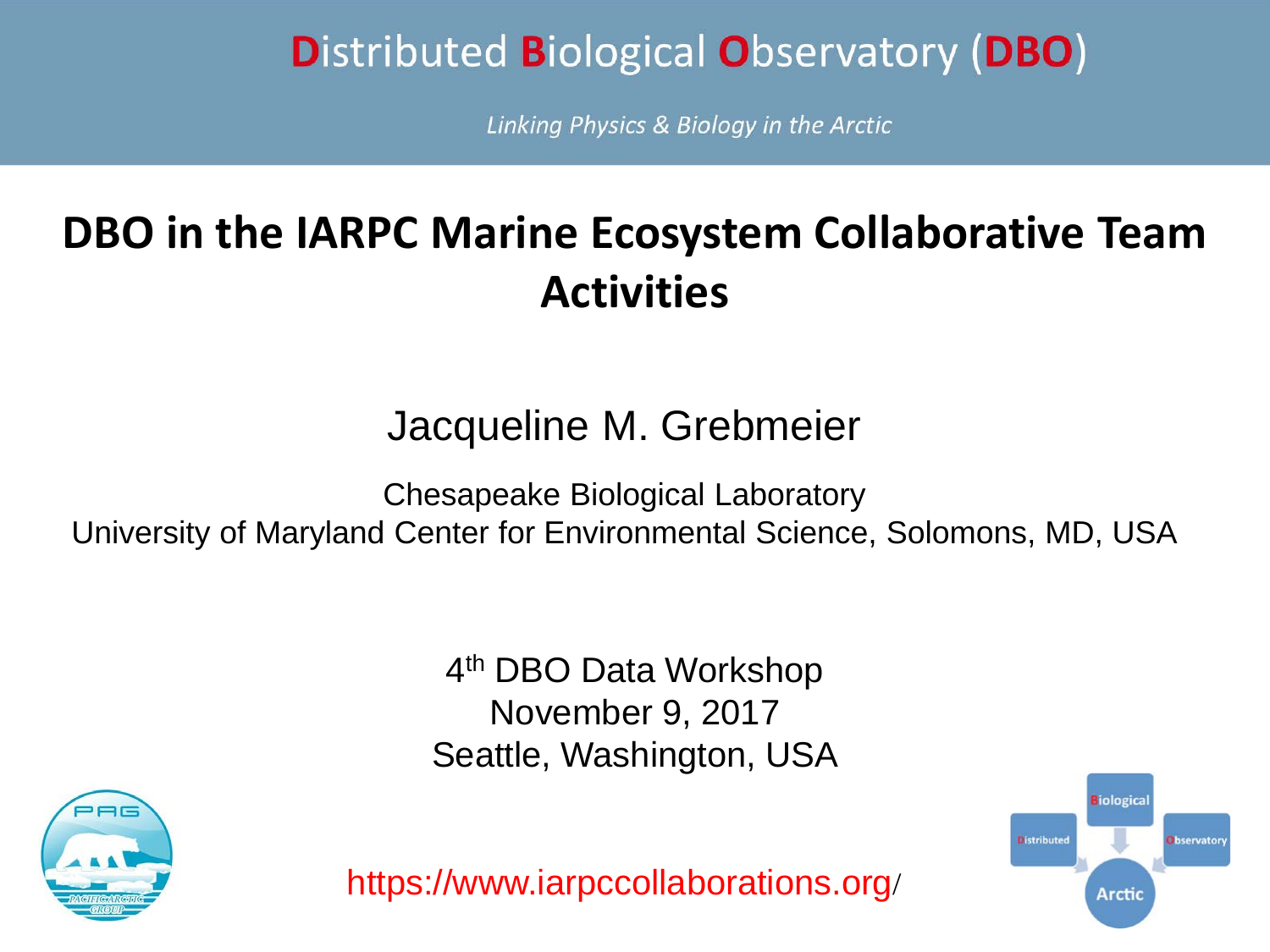# **Distributed Biological Observatory (DBO) Timeline**

- **2009** Biology-Sea Ice Workshop, development of Pilot DBO plan
- **2010-2014** DBO **Pilot Phase**, sampling coordinated by the Pacific Arctic Group (PAG)
- **\* 2012 Interagency Arctic Research Policy Committee (IARPC)** DBO Collaboration Team: *Sea Ice and Marine Ecosystems* theme
- **\* 2012** NSF Arctic Observing Network (AON) program provides \$upport to sample DBO regions 1-5
- **2012-2015** IARPC DBO CT Completes Milestones, including expansion of sampling into the Beaufort Sea and development of guidelines for the periodic assessment of the physical and ecological state of the Pacific Arctic marine environment
- **2015-2024 – Implementation Phase,** 8 DBO regions and initiation of a decadal Pacific Arctic Regional Marine Assessment (PARMA) (**Moore and Grebmeier,** *Arctic***, in press);** also current development of Atlantic DBO and other regions
- **\* 2017-2021** DBO included in IARPC MECT (co:chairs: Auad, Dickson, Grebmeier)
- **\* 2017 onwards** NSF AON and NOAA ARP core field \$upport, with BOEM, NASA, NPRB, DOI USFWS and USGS DBO studies within ongoing programs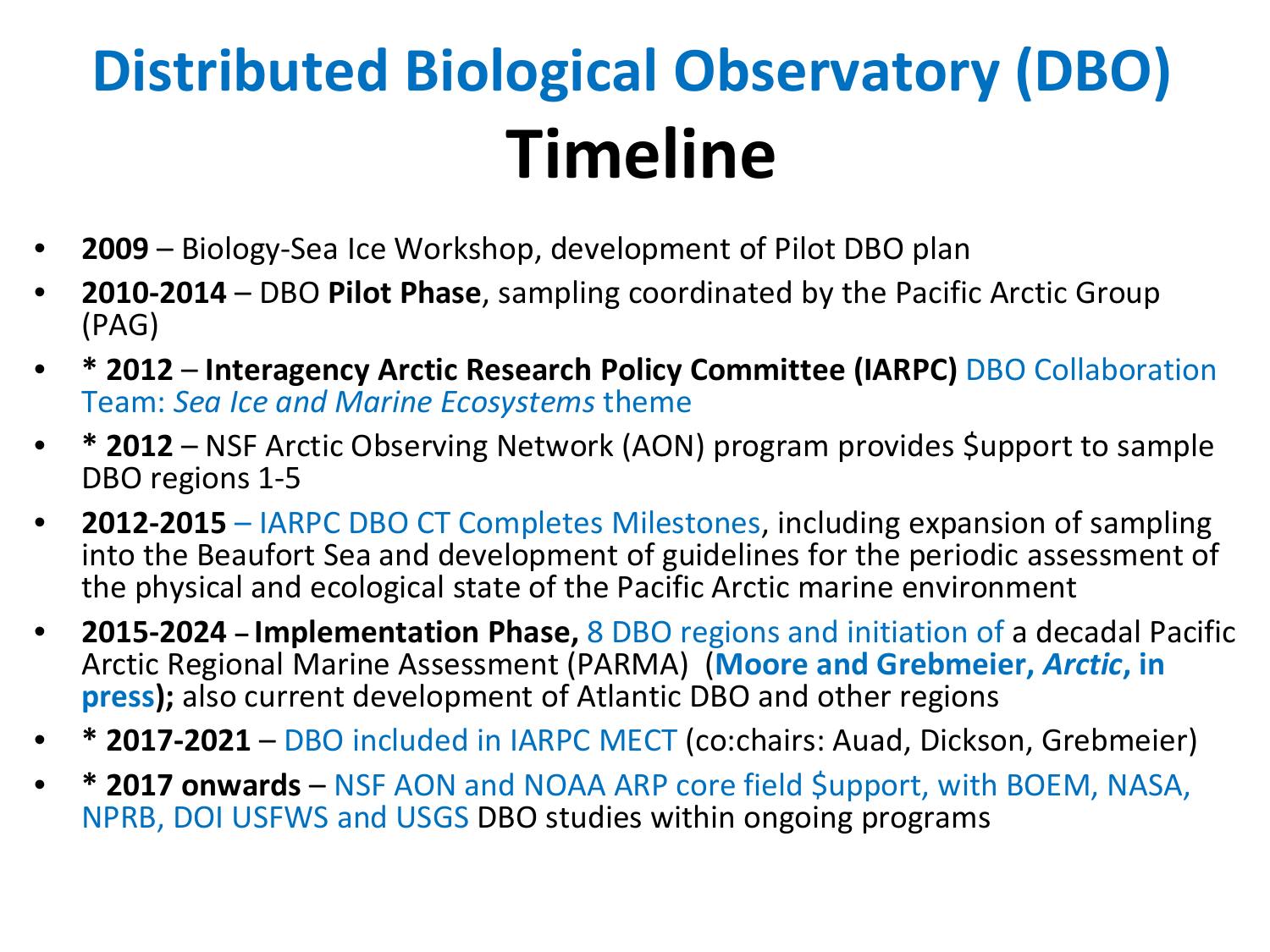# Linking Physics to Biology: the Distributed Biological Observatory (DBO)





- **DBO sites exhibit high productivity, biodiversity, and/or overall rates of change**
- **DBO sites serve as a change detection array for consistent monitoring of biophysical responses**
- **Sites occupied by national and international entities with shared**





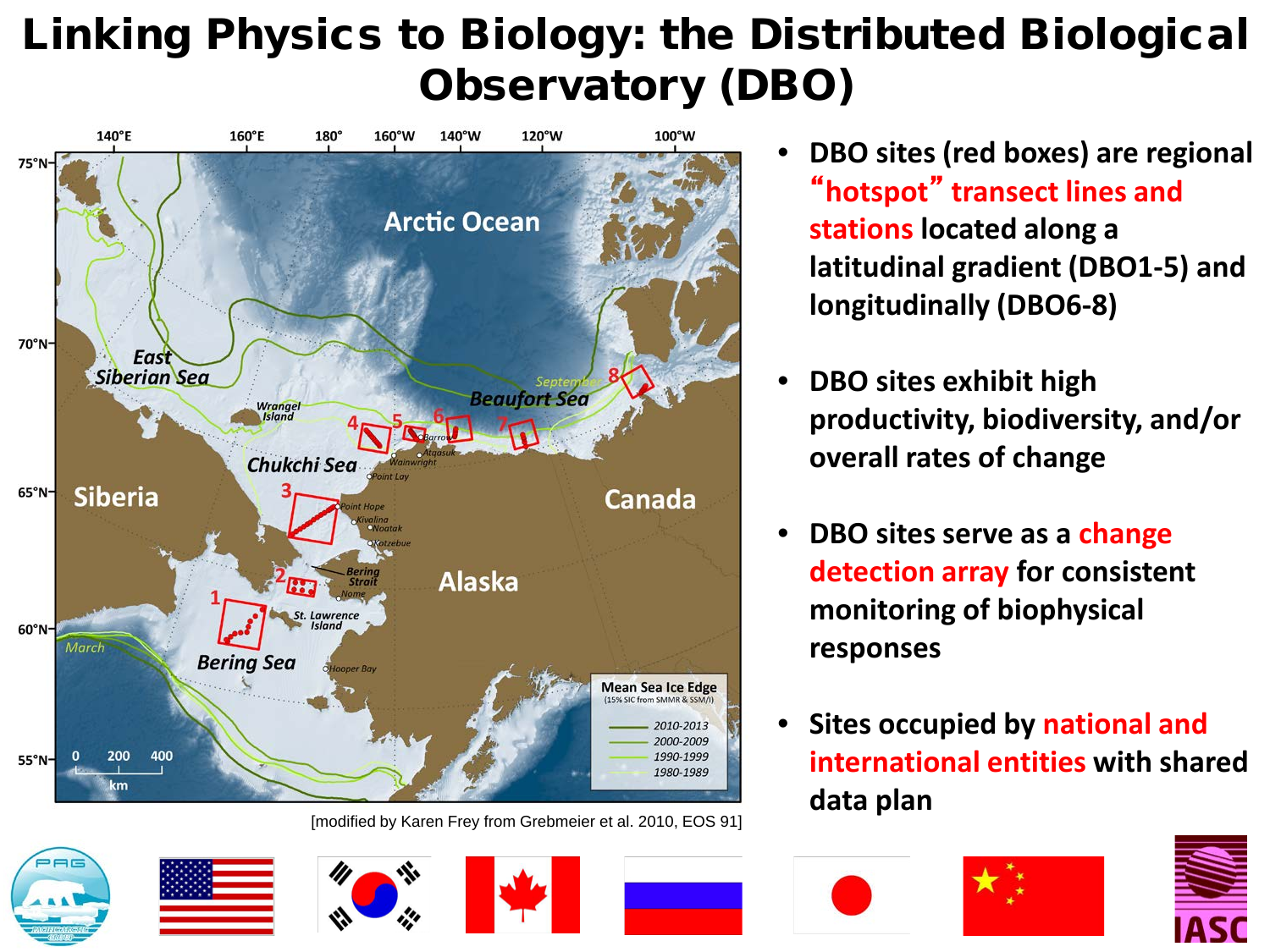## **Distributed Biological Observatory Standardized Sampling**

#### **Core ship-based sampling:**

- CTD and ADCP
- Chlorophyll
- **Nutrients**



- Zooplankton (size, biomass and composition)
- Benthos (size, biomass and composition)
- Seabird standard surveys (no additional ship time)
- Marine mammal watches & surveys (no additional ship time)

#### **Second tier ship-based sampling:**

- Fishery acoustics (less effort than standardized bottom trawling)
- Bottom trawling (every 3-5 years)

#### **Shipboard measurements**

• Record underway measurements from the seawater loop, meteorological sensors, sounder, and navigation information



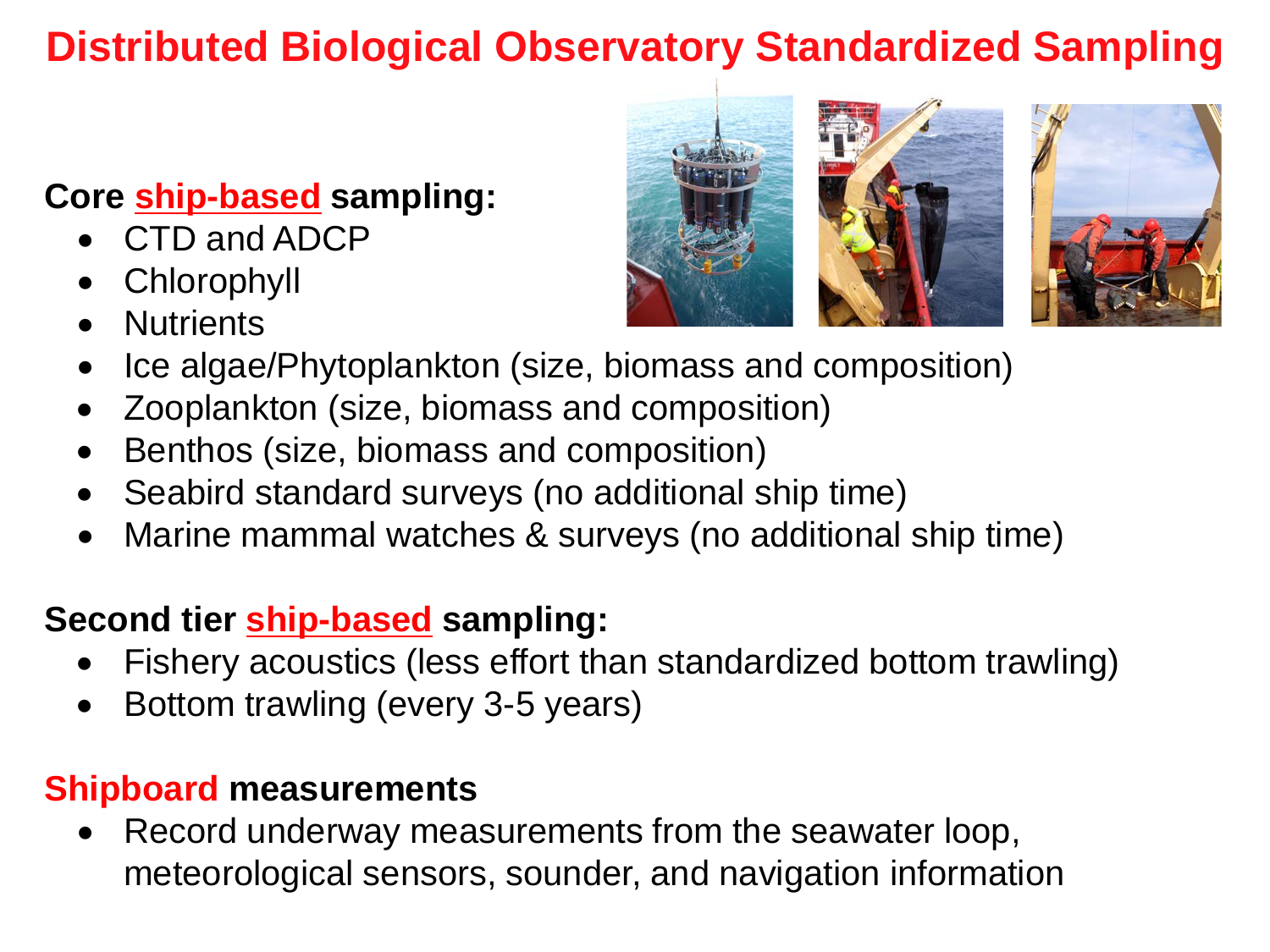# **Distributed Biological Observatory Additional Sampling**

#### **Examples of additional sampling on various DBO cruises in 2017 (national and international):**

- Optical studies for satellite calibration
- Colored dissolved organic matter (CDOM) and dissolved organic carbon (DOC), alkalinity
- Sea ice tracers (e.g., Oxygen-18)
- Ocean acidification and carbon cycling
- Phytoplankton growth rates (primary production)
- Lower trophic production studies
- Epifaunal and fish biodiversity studies
- Benthic camera for videos of benthos
- Genetics for microbial, meiofaunal, macrofaunal, and epifaunal studies
- Moorings and saildrones, gliders
- Contaminants and potential HABs impacting various trophic levels

### **Notably, DBO sampling embedded in larger process-study cruises**



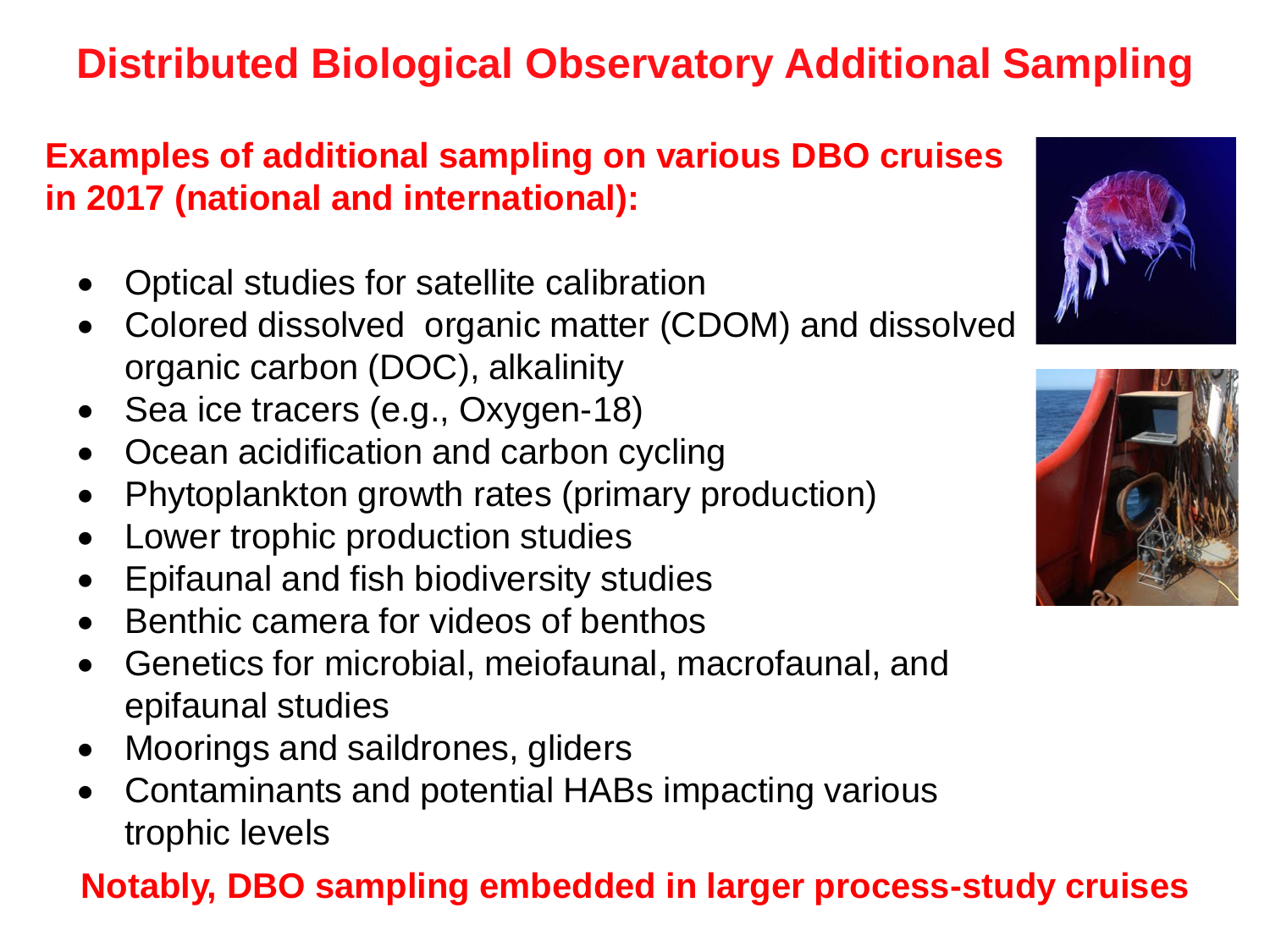**Performance element 4.3.1 Continue Distributed Biological Observatory (DBO) sampling in regions 1-5 and make data publicly available through upload of metadata to the Earth Observing Laboratory/DBO data portal.**

- Agency: [NASA,](https://www.iarpccollaborations.org/members/agencies/186) [NOAA,](https://www.iarpccollaborations.org/members/agencies/188) [NSF](https://www.iarpccollaborations.org/members/agencies/189), [DOI-BOEM,](https://www.iarpccollaborations.org/members/agencies/490) [DOI-FWS](https://www.iarpccollaborations.org/members/agencies/2861)
- Aligns with 2016 Arctic Science Ministerial Deliverable: [4,](https://www.iarpccollaborations.org/members/milestones/deliverables/3258) [5](https://www.iarpccollaborations.org/members/milestones/deliverables/3259)

#### **Examples:**

1. NASA provide up-to-date data and visualization of weekly sea ice cover, winds, chlorophyll a distribution, surface temperature and cloud cover in the study regions and the entire Arctic. Sea surface salinity, which is very relevant to the project, is now included as one of the parameters. The values have been validated in a recent study published in JGR Oceans (on line in September 2017).

2. NSF provides core research support for the annual July DBO cruise with Canadian colleagues on the CCGS Sir Wilfrid Laurier for DBO sampling in DBO regions 1-5. Both NOAA and USFWS also involved in upper trophic level surveys. Co-supported with scientists in DFO/Canada who also occupy DBO4 and DB lines in the Beaufort later in the season.

3. NOAA provides core research support for the Aug-Sept USCGC Healy 2017 and planned USCGC Healy 2018 cruises for both DBO sampling and NCIS (Northern Chukchi Integrated Study) process efforts.

4. BOEM through the AMBON (Arctic Marine Biodiversity Observing Network) project occupied DBO3 and DBO4 in 2015 and 2017 on RV Norseman II. NOAA, NSF and USFWS and previous Shell Oil supports science in AMBON.

5. NPRB Arctic Program projects occupy DBO2 and 3 lines in 2017-2019.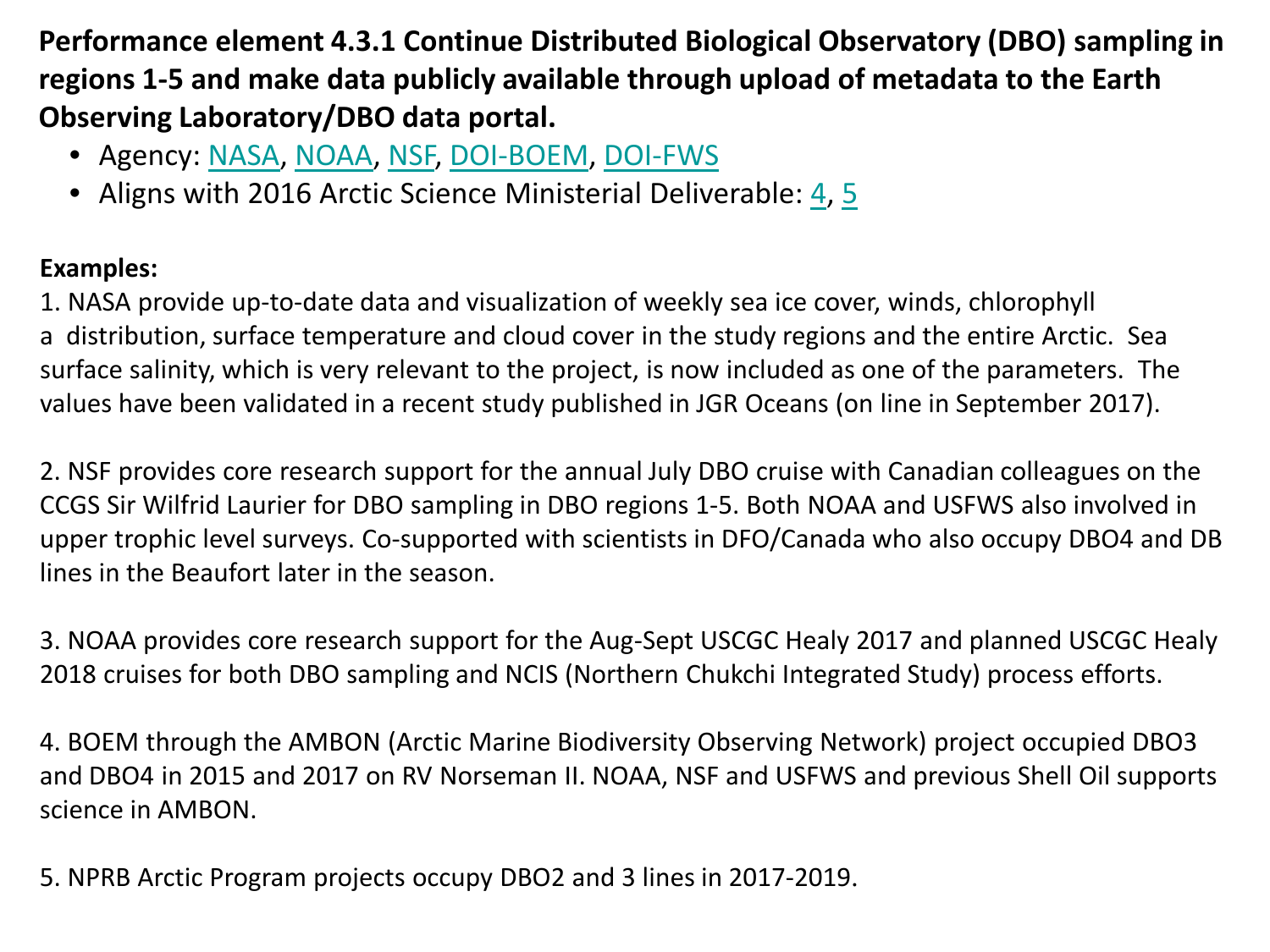**Performance element 4.3.2-Continue DBO coordination activities including annual workshops, via participation in the Pacific Arctic Group (PAG), and produce the first Pacific Arctic Regional Marine Assessment (PARMA) in 2018.**

- Agency: [DOI-BOEM,](https://www.iarpccollaborations.org/members/agencies/490) [NOAA](https://www.iarpccollaborations.org/members/agencies/188), [NSF](https://www.iarpccollaborations.org/members/agencies/189)
- Aligns with 2016 Arctic Science Ministerial Deliverable: [4](https://www.iarpccollaborations.org/members/milestones/deliverables/3258), [5](https://www.iarpccollaborations.org/members/milestones/deliverables/3259)

#### **Examples:**

1. NOAA sponsored DBO data meetings, such as the upcoming 4th DBO data meeting in November 2017 in Seattle.

2. US and international agency support for scientists to attend DBO data workshopa.

3. International Arctic Science Committee (IASC) Marine Working Group (MWG) providing early career support for participants to the 4<sup>th</sup> DBO data meeting, similar to previous DBO data workshops.

4. New paper outlining the developent of the DBO project in journal Arctic (Moore and Grebmeier, 2017), including description of a 10 yr DBO implementation plan and the PARMA.

5. In discussions with the IASC MWG to coordinate the first Pacific Arctic Regional Marine Assessment (PARMA) in 2018).

6. Participantion in annual fall and spring PAG meetings for coordination of DBO studies.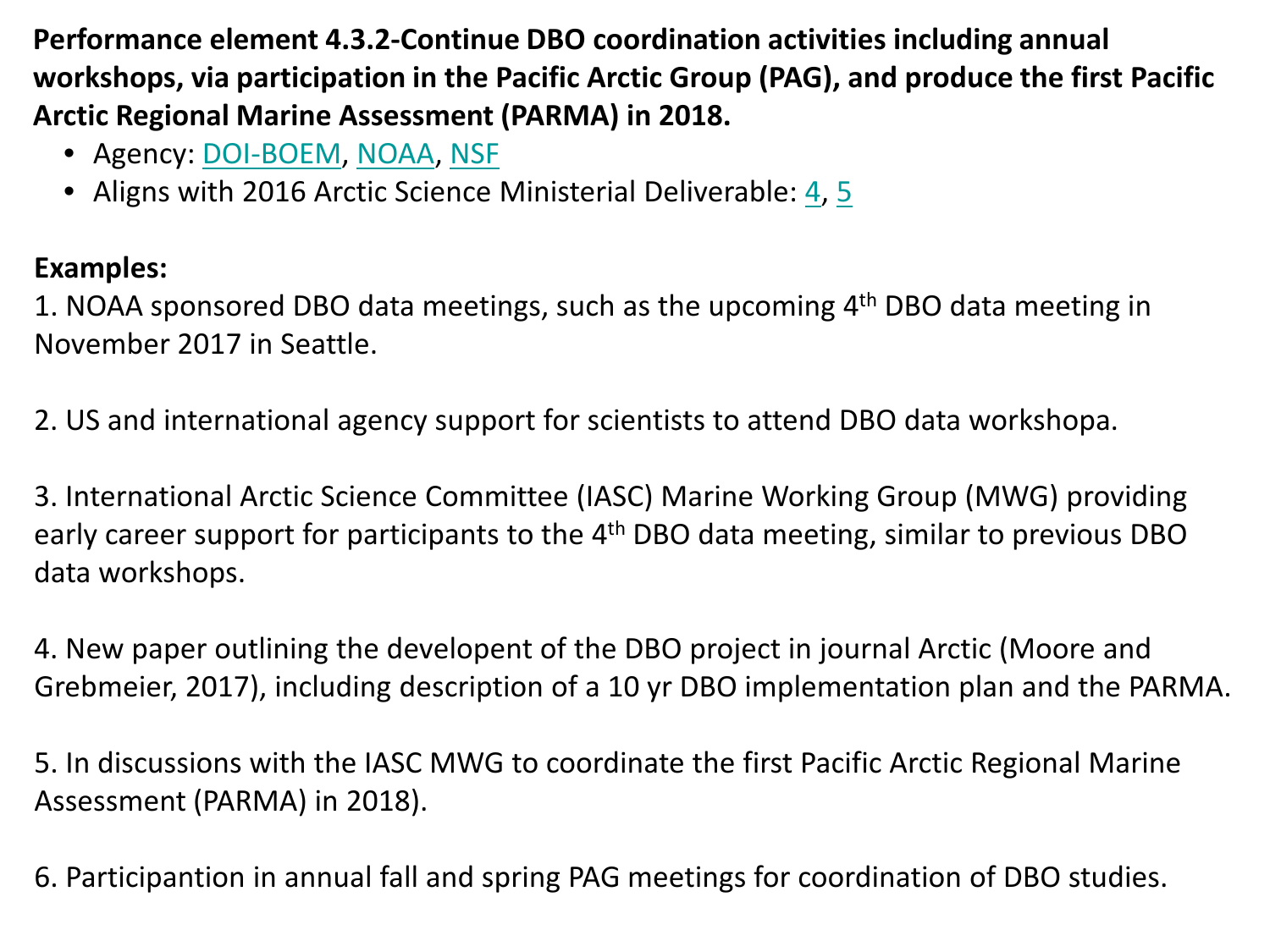**Performance element 4.3.3-Build connections between DBO and existing community-based observation programs and encourage data sharing. For example, the DBO Implementation Plan discusses fostering connections to existing community-based observation programs in an effort to link offshore observations of biological change to local observations and Indigenous Knowledge.**

- Agency: [NASA](https://www.iarpccollaborations.org/members/agencies/186), [NOAA](https://www.iarpccollaborations.org/members/agencies/188), [NSF,](https://www.iarpccollaborations.org/members/agencies/189) [DOI-BOEM](https://www.iarpccollaborations.org/members/agencies/490), [DOI-FWS](https://www.iarpccollaborations.org/members/agencies/2861)
- Aligns with 2016 Arctic Science Ministerial Deliverable: [4](https://www.iarpccollaborations.org/members/milestones/deliverables/3258), [5](https://www.iarpccollaborations.org/members/milestones/deliverables/3259)

#### **Examples:**

- 1. "The Arctic Marine Pulses Model: Linking Annual Oceanographic Processes to Contiguous Ecological Domains in the Pacific Arctic" by Sue Moore is relevant to this PE ([http://www.iarpccollaborations.org/members/events/8927\)](http://www.iarpccollaborations.org/members/events/8927)).
- 2. Continue develop connections of conventional science mode with local commuity groups evaluating seasonal events by conventional science and indigenous knowledge



\*Spatially broad/time shallow

\*\*Spatially focused/time deep

**ICC-Alaska 2015**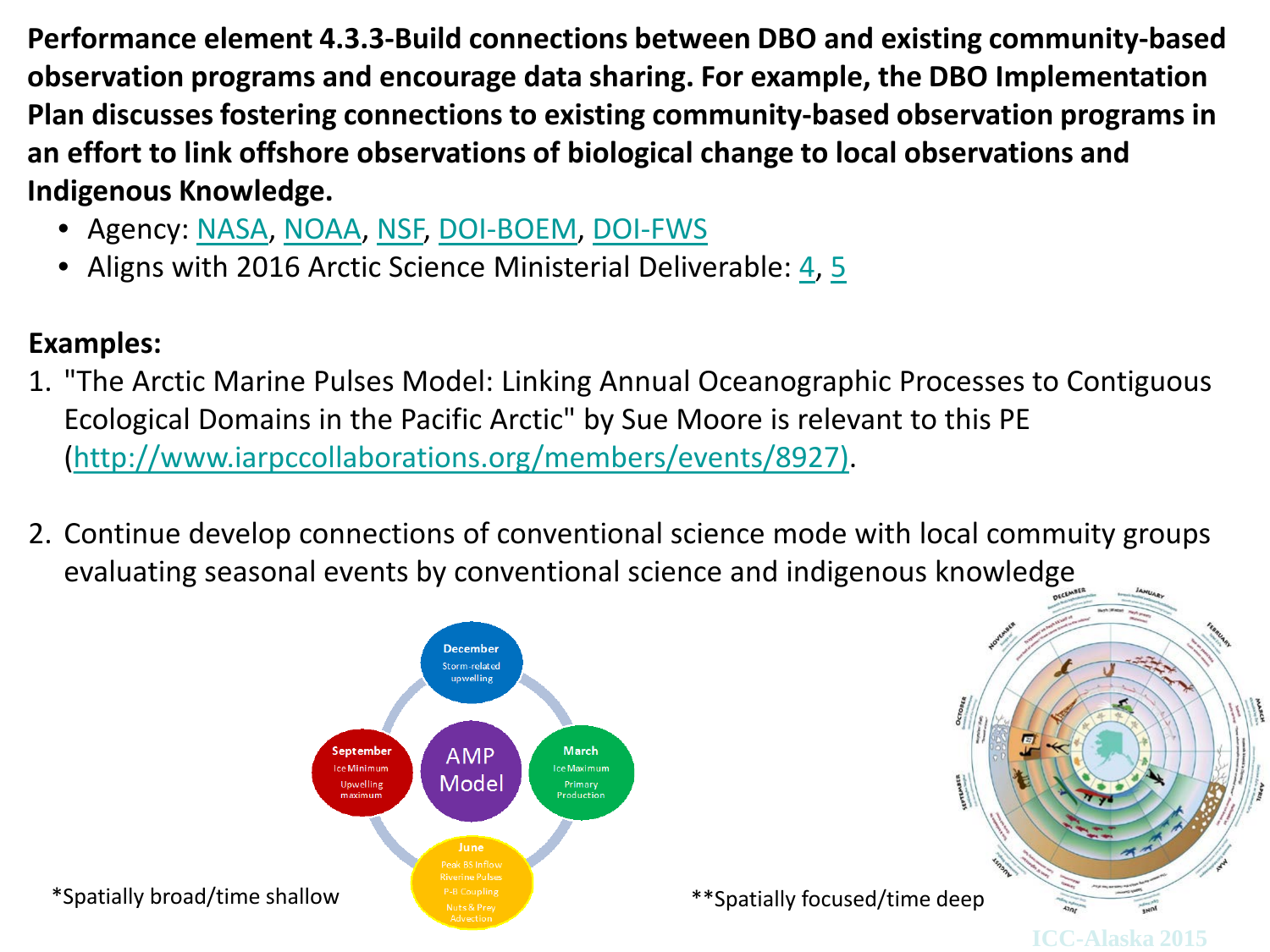

#### **Working Towards an International Pan-Arctic DBO Ex. Atlantic DBO Workshop, November 2016** of Norway **IASC**

- Norway, Germany, Poland,UK, France, USA
- Physical oceanography, plankton, benthos, vertical flux, molecular studies
- moorings, time series, coordinating initiatives, planned initiatives